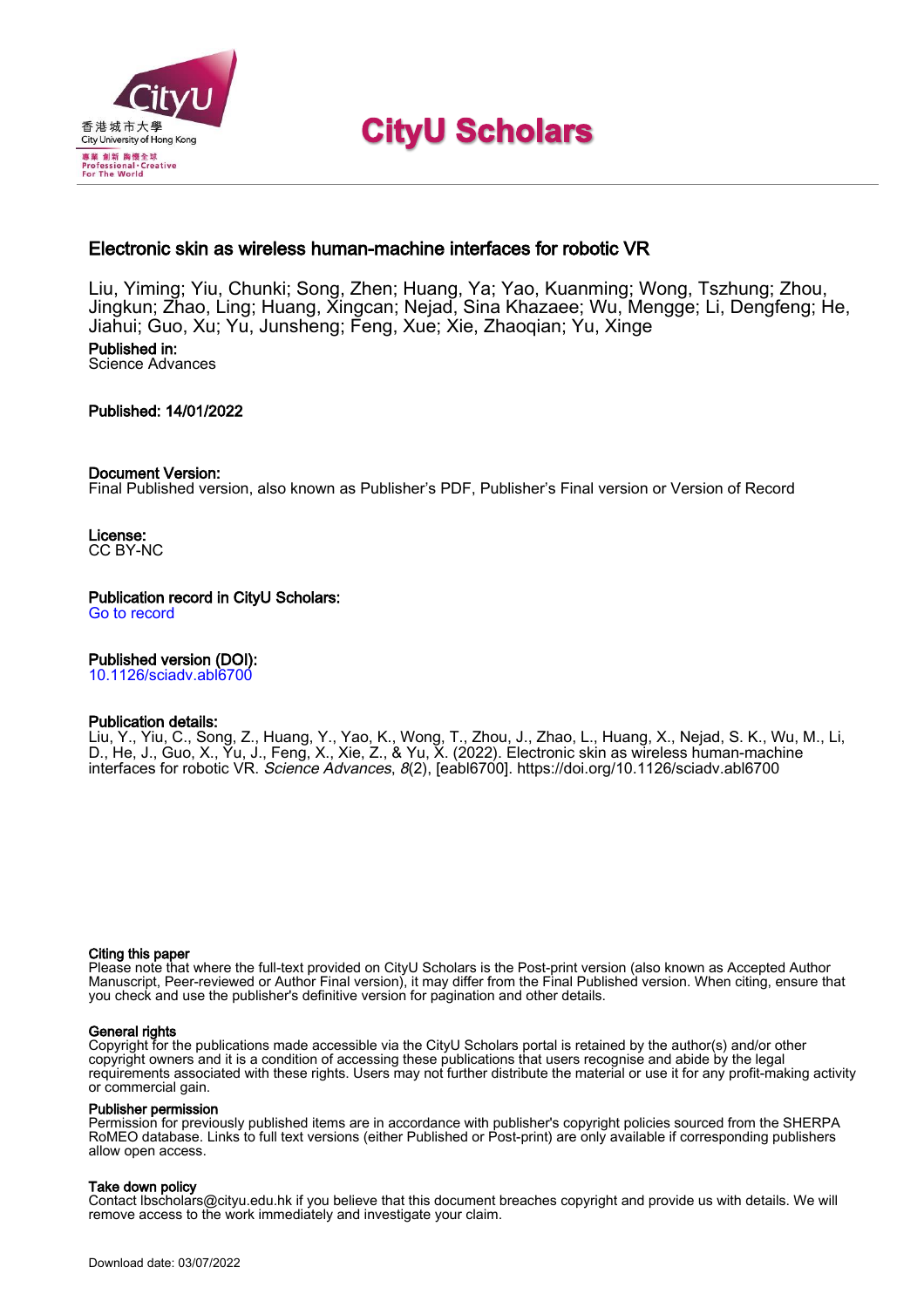## **ENGINEERING**

# **Electronic skin as wireless human-machine interfaces forrobotic VR**

**Yiming Liu1 †, Chunki Yiu1,2 †, Zhen Song3,4 †, Ya Huang1,2 †, Kuanming Yao1 , Tszhung Wong1 , Jingkun Zhou1,2 , Ling Zhao1 , Xingcan Huang1 , Sina Khazaee Nejad1,2 , Mengge Wu1,5 , Dengfeng Li1,2 , Jiahui He1 , Xu Guo3,4 , Junsheng Yu5 , Xue Feng6 , Zhaoqian Xie3,4 \*, Xinge Yu1,2,7 \***

**The coronavirus pandemic has highlighted the importance of developing intelligent robotics to prevent infectious disease spread. Human-machine interfaces (HMIs) give a chance of interactions between users and robotics, which play a significant role in teleoperating robotics. Conventional HMIs are based on bulky, rigid, and expensive machines, which mainly focus on robots/machines control, but lack of adequate feedbacks to users, which limit their applications in conducting complicated tasks. Therefore, developing closed-loop HMIs with both accurate sensing and feedback functions is extremely important. Here, we present a closed-loop HMI system based on skin-integrated electronics, whose electronics compliantly interface with the whole body for wireless motion capturing and haptic feedback via Bluetooth, Wireless Fidelity (Wi-Fi), and Internet. The integration of visual and haptic VR via skin-integrated electronics together into a closed-loop HMI for robotic VR demonstrates great potentials in noncontact collection of bio samples, nursing infectious disease patients and many others.**

#### **INTRODUCTION**

Human-machine interfaces (HMIs) in teleoperated robots have attracted great attention due to their great potential in many application areas, such as immersive games (*1*, *2*), prosthesis or exoskeleton control (*3*–*5*), and extreme environment operation (*6*). Although substantial progress has been made in the development of HMI systems and equipment, most of them rely on cumbersome machines and rigid electronics that have constraints in terms of wearability, comfortability, and limited functionalities (*7*–*9*). With the fast development of flexible electronics, HMI system is switching from conventional bulky equipment to miniaturized and integrated alternatives on flexible substrates (*10*–*12*). Up to now, various flexible sensors have been developed to detect electrophysiological signals, such as electroencephalography (*12*), electrooculography (*13*), and electromyography (*10*, *14*, *15*) or capture human motion (*16*–*19*) and then convert this information into instructions for robotic control. Recent advances in engineering enable HMIs to realize wireless transmission function via near-field communication (*20*, *21*), Bluetooth (*22*–*24*), and Wireless Fidelity (Wi-Fi) (*14*). However, the current flexible/wearable HMIs are only capable of acquiring information from parts of the body, such as hands or arm (table S1) (*2*, *11*, *14*, *18*, *20*, *22*, *23*, *25*–*38*). Moreover, lack of essential feedback system for self-regulating behaviors limits the applications in conducting complicated tasks in dynamic environment. Therefore, the development of closed-loop (CL) wearable systemic HMIs is the

\*Corresponding author. Email: [zxie@dlut.edu.cn](mailto:zxie@dlut.edu.cn) (Z.X.); [xingeyu@cityu.edu.hk](mailto:xingeyu@cityu.edu.hk) (X.Y.) †These authors contributed equally to this work.

Downloaded from https://www.science.org at City University of Hong Kong Downloaded from https://www.science.org at City University of Hong Kong on May 10, 2022key to improve this area for controlling advanced robotics. As the next generation of HMIs, the CL-HMIs should exhibit great advantages over the existing technologies as follows: (i) fully flexible configurations with skin-integrated elements so that they can accurately capture extensive body motional information as precious instructions, (ii) long-range wireless transmission function that enables transporting users' instructions to manipulate the targeted equipment or machine at any corner of the world as long as covered by Internet, and (iii) well-designed feedback systems that allow users to synchronously receive enough information from the robots and make adjustments timely.

#### **RESULTS AND DISCUSSION**

This paper introduces a complete set of materials selection, device design, integration strategies, and system layouts for achieving a skin-integrated electronic system as a wirelessly controlled HMI with skin-like sensors and miniaturized soft actuators. The fully programmable CL-HMI system realizes broad application means of robotic virtual reality (VR) via interacting with robots in a combined visual, auditory, and haptic VR manner (Fig. 1A). Figure 1B shows a schematic diagram of the system, referred to as the skinintegrated CL-HMI. The CL-HMI adopts a layout of multilayer stacking, where a layer of skin-tone elastomeric silicon [~0.4 mm; poly(dimethylsiloxane) (PDMS), ~145 kPa] serves as the soft adhesive interface to the skin. The copper (Cu) traces (200 to 1000 µm in width, and 6  $\mu$ m in thickness) supported by polyimide (PI; 12  $\mu$ m) interconnect a collection of chip-scale integrated circuits and sensing components, including resistors, capacitors, Bluetooth module, microcontroller unit (MCU), bridges, and our self-developed soft sensors and actuators, and act as wireless power transmitting antenna. All Cu traces are designed as the filamentary serpentine structure based on well-established mechanics design rules, resulting in the stretchability of whole system. Another layer of skin-tone soft silicone (PDMS, ~145 kPa) encapsulates all functional components (fig. S1). Figures S2 and S3 show the photos and schematic illustration of the soft skin sensors where the functional component

Copyright © 2022

 $\mathfrak{g}$ May 10,

2022

<sup>&</sup>lt;sup>1</sup>Department of Biomedical Engineering, City University of Hong Kong, Kowloon Tong, Hong Kong. <sup>2</sup> Hong Kong Center for Cerebro-cardiovascular Health Engineering, Hong Kong Science Park, New Territories 999077, Hong Kong. <sup>3</sup>State Key Laboratory of Structural Analysis for Industrial Equipment, Department of Engineering Mechanics, International Research Center for Computational Mechanics, Dalian University of Technology, Dalian 116024, China.  $^4$ Ningbo Institute of Dalian University of Technology, Ningbo 315016, China. <sup>5</sup>School of Optoelectronic Science and Engineering, University of Electronic Science and Technology of China, Chengdu 610054, China. <sup>6</sup>AML, Department of Engineering Mechanics, Interdisciplinary Research Center for Flexible Electronics Technology, Tsinghua University, Beijing 100084, China. <sup>7</sup>Shenzhen Research Institute City University of Hong Kong, Shenzhen 518057 China.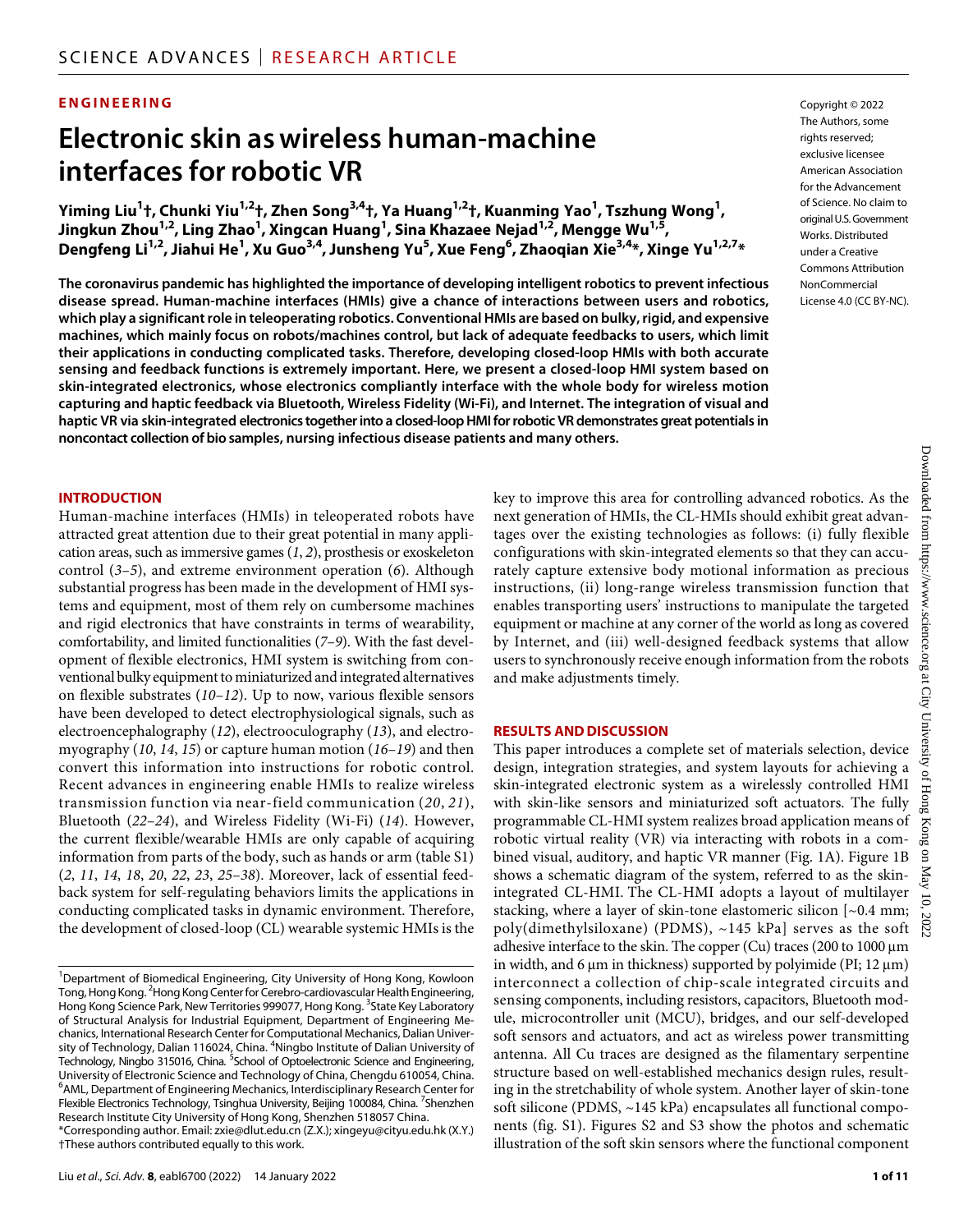

**Fig. 1. Design and architecture of the epidermal CL-HMI system.** (**A**) A schematic illustration of the concept of robotic VR, where a nurse is wearing the CL-HMI to teleoperate a robot for reading a thermometer with virtual and haptic feedback. (**B**) Exploded view schematic illustration of the CL-HMI connecting with seven bending sensors (BSs) and five actuators. (**C**) Circuit diagram of the CL-HMI system. (**D**) Design of the flexible circuits in the CL-HMI. (**E**) Optical images and schematic illustration of the circuit design with enlarged views inset. (**F** and **G**) Finite element modeling (F) and optical images (G) of the CL-HMI in twisted, stretched, and bended configurations. Photo credit: Yiming Liu, Department of Biomedical Engineering, City University of Hong Kong.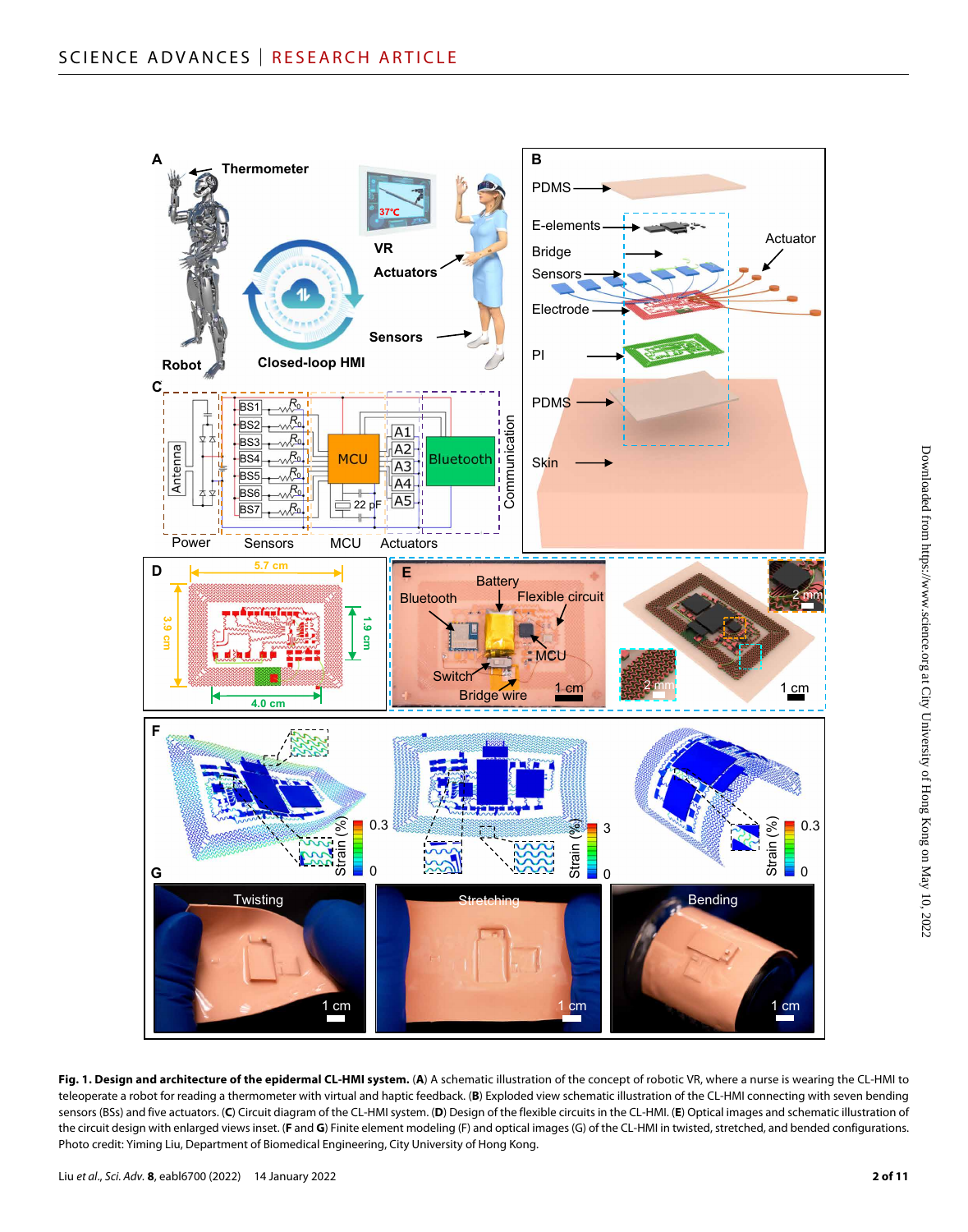is a piezoresistive thin film on the top of interdigital electrodes. These sensors work as bending sensors, which can be mounted on different joints and accurately capture body motions via resistance change in different bending angles. In addition, the same sensors also function as the pressure sensor on the robots for detecting the robotic activities. The haptic feedback system adopts skin-integrated vibratory actuators based on Lorentz forces effect, and its vibration amplitude is controlled by frequency. In the actuator, a permanent magnet (nickel-plated neodymium magnet, diameter of 5 mm, and thickness of 0.5 mm) is glued on the center of a thin disk of polyethylene terephthalate (PET;  $125 \mu m$ ) with a semicircular slit and located on the top of a resin ring (inner and outer diameters of 5.7 and 7 mm, respectively, and thickness of 1.5 mm). The magnet vibrates when the pulse width modulation (PWM) current passes through the bottom coil (Cu coil, 50 μm of Cu wire diameter, and 41 turns) (fig. S2 and S3). The frequency of the PWM current to the Cu coil is adjustable according to the feedback information from controlled robots. Seven sensors (bending sensor) and five actuators are directly connected to the analog-to-digital converters (ADCs) and general purpose inputs/outputs (GP I/Os) of MCU in the CL-HMI patches for multiple channel sensing and actuation, respectively. Figure 1C presents the overall design of the circuits and system in the skinintegrated CL-HMI, where the sensors convert human motion into electrical signal, which is further processed by the MCU and wirelessly transmitted to the targeted robot. Meanwhile, contact with external environment detected by the pressure sensors on the robots serve as feedback signal to control the vibration intensity of the haptic actuators through the Bluetooth module, thus providing haptic feedback to the user (Fig. 1C and fig. S4). A rechargeable Li battery (3.7 V, 60 mA·hour, and 15 mm by 10 mm by 5.8 mm) is connected to the circuit with a pony-sized switch in series, which can support the skin-integrated CL-HMI with full-load operation over 68 min. In addition, the surrounding Cu coils (inductive reactance,  $9.84 \mu H$ ) in series with a 14-pF capacitor can realize wireless charging with the resonant frequency of 13.56 MHz.

The overall size of the control panel of the skin-integrated CL-HMI is 57 mm by 39 mm by 0.8 mm (Fig. 1D). The control panel takes the form of a multilayer stack that includes a thin elastomeric layer as a soft, adhesive interface to the skin and a functional layer that supports the wireless control and feedback systems (Fig. 1E and figs. S5 and S6). The tiny buckled Cu wires serve as stretchable bridges to connect sensors, the battery, and other electronic components (fig. S6). Owing to the high adhesion of the elastomeric layer, the CL-HMI can be tightly mounted on various locations of the human body by van der Waals forces for long-term use without falling off, such as forearm, leg, back, and tummy (figs. S7 and S8). Figure S9 presents the adhesive duration as the whole CL-HMI system is mounted on a volunteer's arm and under continuous bending from the user's arm for 8 hours, where the results show that the control panel and five actuators can tightly interface with skin for the entire test duration without falling off from skin. While the adhesive duration for bending sensors ranges from 3.35 to 5.87 hours. These results demonstrate long-term stable operation of the system without the concern of falling off. The filamentary serpentine interconnects and the geometrical layouts of the functional components are guided by mechanical theory that offers excellent mechanical performance through the entire device. The circuit parts are located at the mechanical neutral plane between thin (0.4 mm thick) and soft (modulus, 145 kPa) top/bottom PDMS layers to minimize the applied

strain/stress in the circuits during deformation. Figure 1F shows that the simulated equivalent strains in the copper layers remains lower than the elastic limit (0.3%) in ~90° twisted and ~180° bended (bending radius, ~2 cm) devices. In addition, finite element analysis (FEA) results show that the filamentary serpentine interconnects can buckle, twist, and deform in and out of the plane with little constraint from the soft encapsulation layer, proving that the structure decreases the strain/stress in the copper traces even with extreme stretching imposed on the entire device (Fig. 1F and fig. S10). The maximum equivalent strains in the copper layer are less than 3% in the device stretched by 20%, which is lower than the fracture strain (5%) of copper. Abovementioned excellent mechanical performance allows the entire device to be stretched, bent, and twisted for seamless, conformal integration onto the curvilinear surfaces of human epidermis (Fig. 1, F and G). Furthermore, the electromagnetic properties of the energy harvesting antenna undergo negligible changes when stretched by 20% and bent to a radius of  $\sim$ 2 cm, thus ensuring robust wireless power harvesting, even after extreme deformation (figs. S11 to S13).

Optimizations in materials selection, device layout, and mechanic design of the bending sensors offer sensitive operation as motion recognition and tactile sensation via bending and pressing of the piezoresistive sensors. Figure 2A shows the electrical response of the bending sensor at different bending angles from 0° to 150°, corresponding to the bending radius from  $\infty$  to 3 mm. The relative resistance variation  $(\Delta R/R_0)$  of the bending sensor increases from 0 to 5.92 with the bending angles' increase from 0° to 150°, where *R*<sup>0</sup> (measured of 0.88 megohms) is the initial resistance without any mechanical deformations and  $\Delta R$  is the resistance variations. Figure S14 (C and D) presents the stable electrical performance of the bending sensor bent with angle of 45° at a constant frequency of 1 Hz for ~1900 cycles by the self-developed bending platform (fig. 14, A and B). To evaluate the sensor performance at different bending speed, we measured resistance change with bending angle of 45° at four different frequencies, ranging from 0.5 to 4 Hz, and the results show that the bending sensor yields a constant response with different bending frequencies (fig. S14E). Figure S15 shows the electrical response of seven bending sensors mounted on a tester's arm under both dry and wet skin conditions. The results indicate that the humidity of the skin surface has negligible effect on electrical performance of the bending sensors because of the waterproof property of the encapsulation layer (PDMS). The sensors attached on the joints offers obvious  $\Delta R/R_0$  differences, which allow precise and robust operations as motion recognitions in skin-integrated CL-HMI. Meanwhile, the sensors can also be integrated on the robots/machines to serve as the pressure sensors to collect tactile information. Figure 2B shows the electrical response of a representative sensor integrated on a robotic hand for detecting pressure, where it can be seen that the sensor exhibits excellent sensitivity and a linear relationship with applied mechanical pressure. The pressure sensor can accurately capture the mechanical pressure from 0 to 120.5 kPa with  $\Delta R/R_0$  variation from 0 to 0.72. Figure S16A shows the stable electrical response of the pressure sensor under a constant stress of 32.4 kPa at four different frequencies, ranging from 0.5 to 4 Hz, which proves the negligible effect of frequency on the electrical performance of the pressure sensor. Figure S16 (B and C) shows the electrical response of the pressure sensor under over 8500 cycles of 32.4-kPa mechanical stress loading at a frequency of 1 Hz. Only a slight fluctuation in amplitudes was observed after thousands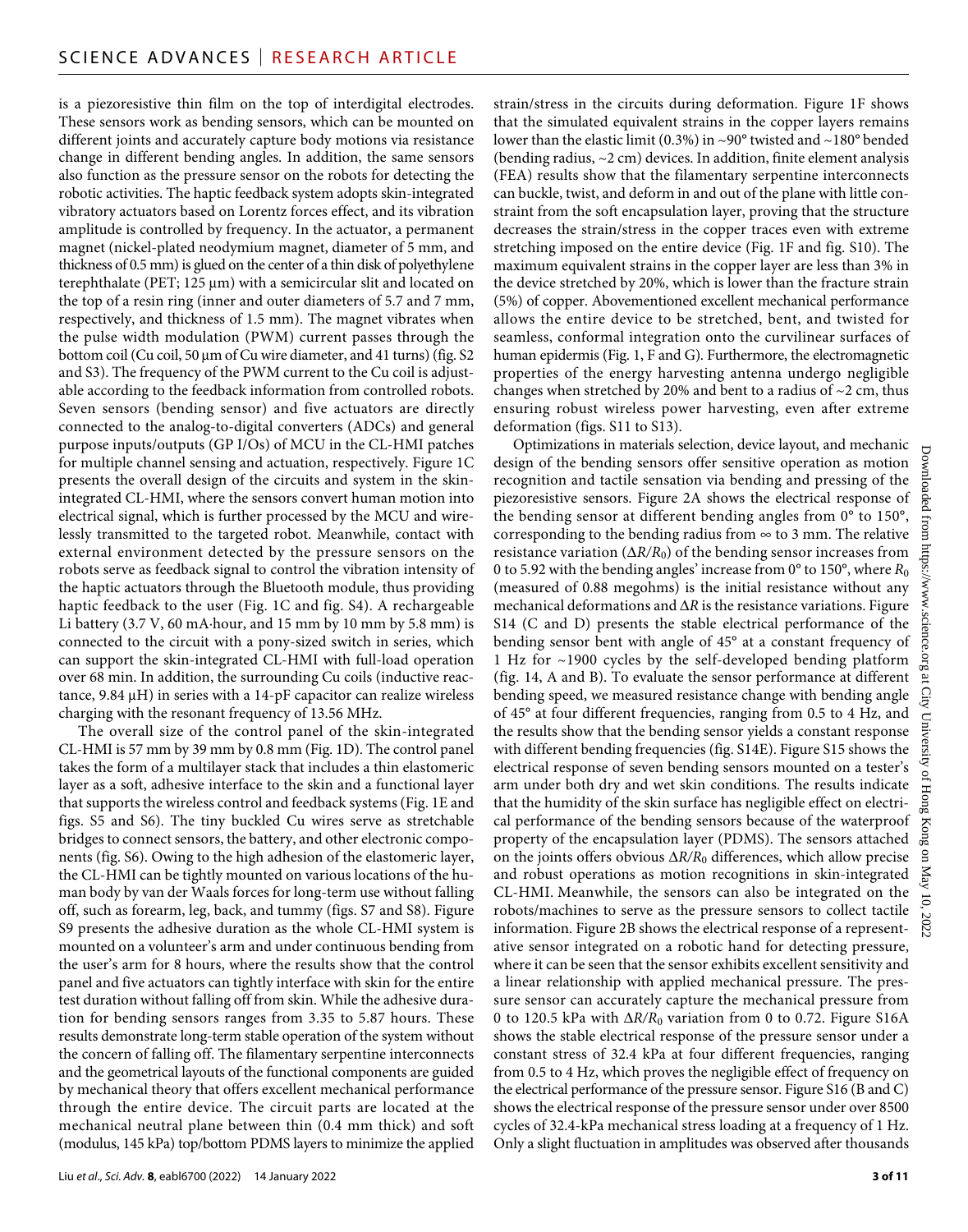

**Fig. 2. Electrical characteristics of the CL-HMI system.** (**A**) The electrical response of the bending sensor as a function of bending angles from 0° to 150°. (**B**) The resistance response of the pressure sensor at different mechanical pressure. (**C**) The FEA results of the resonate frequency of the actuators on a glass or skin tissue versus the central angle of the PET handing layer. (D) The largest communication distance between the control panel (Sender) in the CL-HMI and the Arduino board (Receiver) with an identical Bluetooth change versus the thickness of the top PDMS encapsulation layer. Here, the control panel was mounted on a human knee and measured in face-to-face mode to the receiver. (**E**) The ultimate transmission distance of the CL-HMI for operation on different locations, including the desk (A1), back hand (A2), forearm (A3), abdomen (A4), and knee (A5). (**F**) Response time as a function of transmission distance between sender and receiver at Wi-Fi mode. (**G**) The continuous working duration of different battery with different initial voltage. (**H**) The battery voltage decrease of the CL-HMI in a standby mode. (**I**) Wireless charging plots of the battery in the CL-HMI at a working frequency of 13.56 MHz and power of 41 W, where the distance between transmission antenna (outer diameter of 2 cm; number of turns of 10; resistance of 1 ohms) and the CL-HMI is 5 mm.

of cycles of tests, which proved the stability and durability of the pressure sensor, indicating the possibility for long-term use. Figure S17 shows the response of voltage output in the control panel under multiple cycles bending at a constant angle of 75° and frequency of 1 Hz for 1 hour. The stable response without any signal interruption illustrates the stability of the control panel in potential practical applications. Various kinds of mechanoreceptors under skin incorporate with different tactile input types, i.e., pressing and vibration. Since frequencies in the range between 100 and 300 Hz provide the strongest tactile feelings to human skin, we design the vibratory actuators to realize resonant frequencies in this range that allows the actuator to operate efficiently with low power consumption and high output intensity. Systematic modeling of materials and mechanics for the actuators by FEA allows the actuators to resonate at the target frequency range. Figure 2C presents the simulated

Liu *et al*., *Sci. Adv.* **8**, eabl6700 (2022) 14 January 2022

resonate frequencies of the actuators mounted on a glass (modulus, 55 GPa) and a tissue layer (modulus, 130 kPa), which change from 0 to 600 Hz as a function of the central angle (0° to 120°) of the PET handing layer. Guided by the FEA results, we choose the PET layer with 60° central angle for generating a resonate frequency of 250 Hz (Fig. 2C and movie S1). At an input power of 0.15 W, the highest vibration amplitude of the actuator can reach up to 0.3 mm at the resonate frequency, arousing the strongest haptic feeling (fig. S18). To offer various distinguishable haptic information, five vibration levels at different frequencies (20, 50, 83, 166, and 250 Hz) are selected to serve as haptic feedback from weak to intense.

Figure 2D presents the largest wireless transmission distance of the skin-integrated CL-HMI under Bluetooth mode, which is affected by the thickness of the top PDMS encapsulation layer. The measurement was taken where the skin-integrated CL-HMI attached on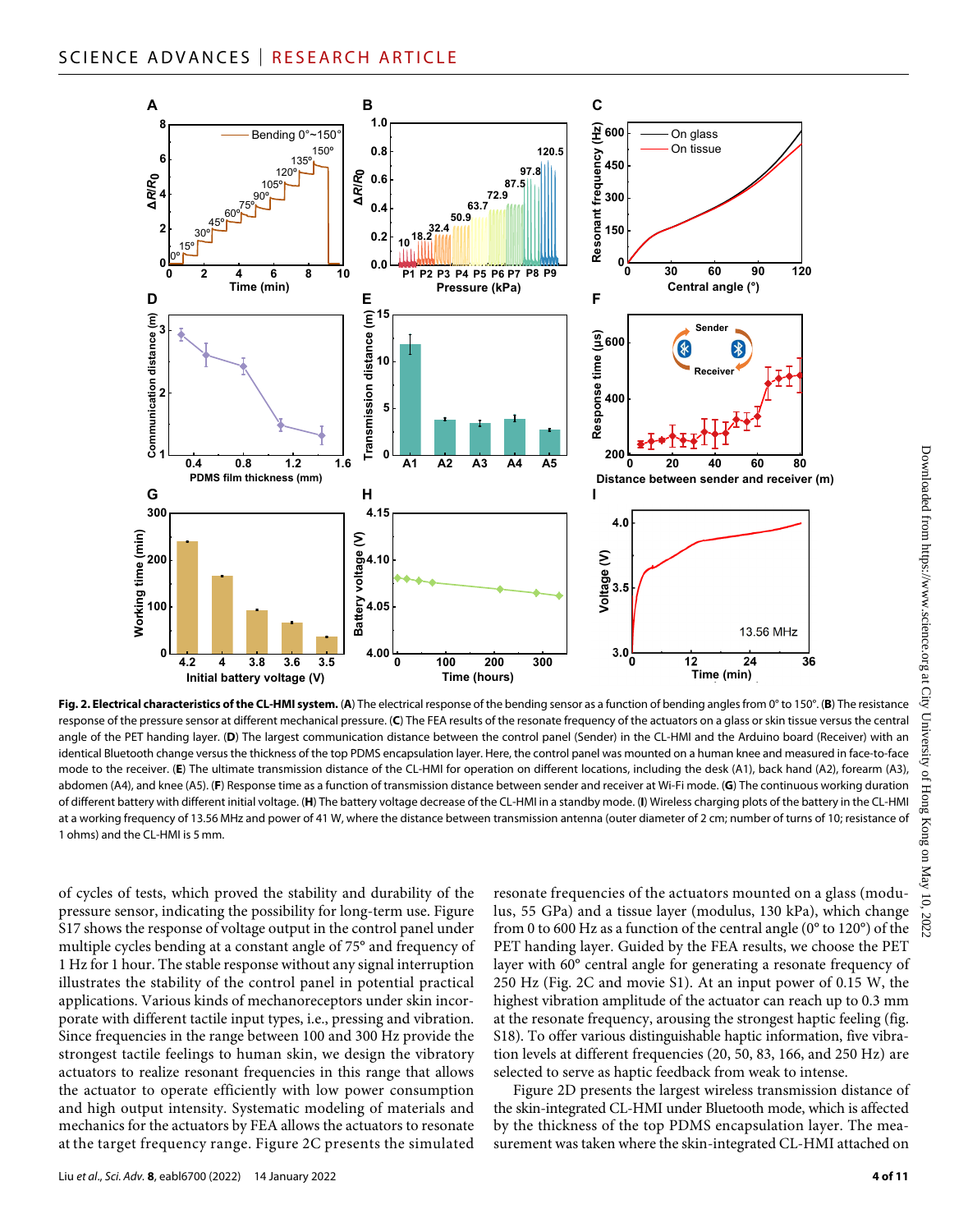a volunteer's knee to ensure the two identical Bluetooth modules face to face. Optimization in thickness of the PDMS encapsulation layer (0.4 mm) guarantees that the CL-HMI maintains both considerable wireless transmission distance and robust mechanical properties. The transmission distance of the skin-integrated CL-HMI is also relevant to the locations worn on the human body. Figure 2E compares the transmission distance (the sender and receiver are face to face) differences for the skin-integrated CL-HMI attached on different locations, where the maximum distance was detected from the device put on a desk (A1, ~11.8 m). We further compare the results from skin-integrated CL-HMIs mounted on human body, including the back of the hand (A2), forearm (A3), abdomen (A4), and knee (A5), whose wireless transmission distance remain stable in the range from 2.72 to 3.85 m but shorter than that on the desk. The reason of the transmission distance difference is due to the absorption of radio frequency (RF) electromagnetic radiation by complicated bio-tissues in human body (*39*). In addition, facing the direction between the sender and receiver of the Bluetooth modules also influences the ultimate communication distance, where the face-to-face situation (B1) achieves the longest value of 3.42 m (fig. S19). Although the transmission distance is affected by many factors, it is still constant over several meters in all situations and meets the envisioned application scenarios.

To further demonstrate its performance of real-time wireless operation, we measured the response speed of a CL cycle of signal sensing–data transmission–signal receiving–actuation response over distance ranging from 1 to 5 m (fig. S20). The response time in all five situations are typically  $<$ 4  $\mu$ s, indicating the excellent performance in wireless manipulation of robots with negligible time delays. In addition to the Bluetooth operation mode, the skin-integrated CL-HMI also supports another two wireless communication modes of Wi-Fi and Internet. For the Wi-Fi mode, the wireless transmission range can be extended to hundreds of meters as long as the operation area is covered by the same Wi-Fi network. From Fig. 2F and fig. S21, the response time of the skin-integrated CL-HMI for operating in 1-cycle CL duration occurs less than  $350 \,\mu s$ , as the distance between sender and receiver is <60 m under Wi-Fi mode. The response time is much shorter than a typical human reaction time (550 μs) of making a decision after receiving tactile stimuli (40). While for Internet operation mode, the wireless transmission distance can be greatly extended to anywhere covered by Internet, where the response time ranges from 30.2 to 47.8 ms, highly relying on the Internet environment (fig. S22). The power source of the skin-integrated CL-HMI relies on a small Li-ion battery whose operation duration is up to a couple of hours. Figure 2G shows the working duration of the skin-integrated CL-HMI as a function of the initial battery voltage without actuating the haptic feedback, where the longest operation duration can last 240 min, which is sufficient to conduct a series of complicated tasks. Under the full-load operating mode with five actuators working at a frequency of 250 Hz, the working duration of the skin-integrated CL-HMI is still over 68 min (the initial battery voltage of 4.2 V) (fig. S23). The standby time of the skin-integrated CL-HMI can last over 330 hours (Fig. 2H). The outer antenna enables power harvesting via electromagnetic induction effect, supporting the wireless charging function for the skin-integrated CL-HMI with international standard RF transmission antennas/readers at 13.56 MHz (Fig. 2I).

A representative application of the skin-integrated CL-HMI system is to wirelessly control a robot. Here, a self-developed mobile robot (remote-controlled car) is first demonstrated, as shown in fig. S24A. The skin-integrated CL-HMI in this demonstration consists of a control panel and two bending sensors attached on the user's two index fingers, where the left one controls the speed and the right one controls the direction (fig. S24B). Figure S24 (C and D) presents the resistance response of the two sensors for giving four instructions, including turning right, turning left, moving forward, and moving backward. The user can teleoperate the speed and moving direction of the remote-controlled car via the motion of the two fingers at Bluetooth mode by the CL-HMI system mounted on his forearm (fig. S25 and movie S2). The greatest advantage of the CL-HMI system is more accurately interacting with robots with the assistance of adequate feedback information beyond the conventional visual feedbacks (Fig. 3A). To prove the superiority of our haptic feedback system, we demonstrate another representative application of the CL-HMI to control a 7-degree-of-freedom (DOF) prosthetic hand with five actuating channels, as shown in Fig. 3B, figs. S26 and S27, and movie S3. There are seven bending sensors, which are mounted on five finger joints, wrist, and elbow of the user, recognizing the arm motion and converting this information into electrical signals to wirelessly control the prosthetic hand with an Arduino board (fig. S26). The five pressure sensors integrated on the five robotic fingers are capable of accurately detecting the mechanical forces applied on the prosthetic hand when grasping an object. The detected pressure serves as the feedback signal that determines the vibration amplitude of actuators for providing different tactile sensations. Thus, the user can precisely control the force of the prosthetic hand depending on the intensity of the haptic feedbacks. Figure 3C presents the process of a user controlling the prosthetic hand to grasp a balloon via the skin-integrated CL-HMI. The grasping force of the prosthetic fingers, determined by the bending angles of the user's fingers, can be precisely controlled on the basis of judging the feedback intensity (Fig. 3D and movie S4). To further highlight the significance of haptic feedback in CL-HMI, we conducted another demonstration associating with the recognition of the mechanical properties of alike rubber (2.5-cm cubes), whose Young's modulus is different but hard to distinguish visually (Fig. 3E). The pressure sensors respond to the hardness of each cube when the 7-DOF prosthetic hand is grasping them (Fig. 3F), and the signals are transmitted to each actuator for giving corresponding vibration intensity (Fig. 3, G and H). On the basis of the haptic feedback, users are able to sequence the cubes on the basis of their hardness and get a better ability to control force when holding a load. To demonstrate the feasibility of the HMI system for more freedom sensing and control, a commercial accelerometer (BNO080) serving as the motion sensor in the HMI was used to detect the wrist motion to control a 7-DOF robotic arm (fig. S28). By accurately recording angle variations of the wrist, we could manipulate the robotic arm to bend down, up, left, and right and rotate without any delay.

Combining the skin-integrated CL-HMI with visual information, this two-mode system creates a advanced technology, referred as intelligent robotic VR, that exhibits huge potential in remote control technology. Figure 4A and fig. S29 show the schematic illustrations of this concept, where a user wears four skin-integrated CL-HMI patches to control a 13-DOF humanoid robot as well as synchronously experience the tactile information from forearms, upper arms, thighs, thigh sides, tummy, and crura in the robot with corresponding pressure sensors. In each skin-integrated CL-HMI patch, the number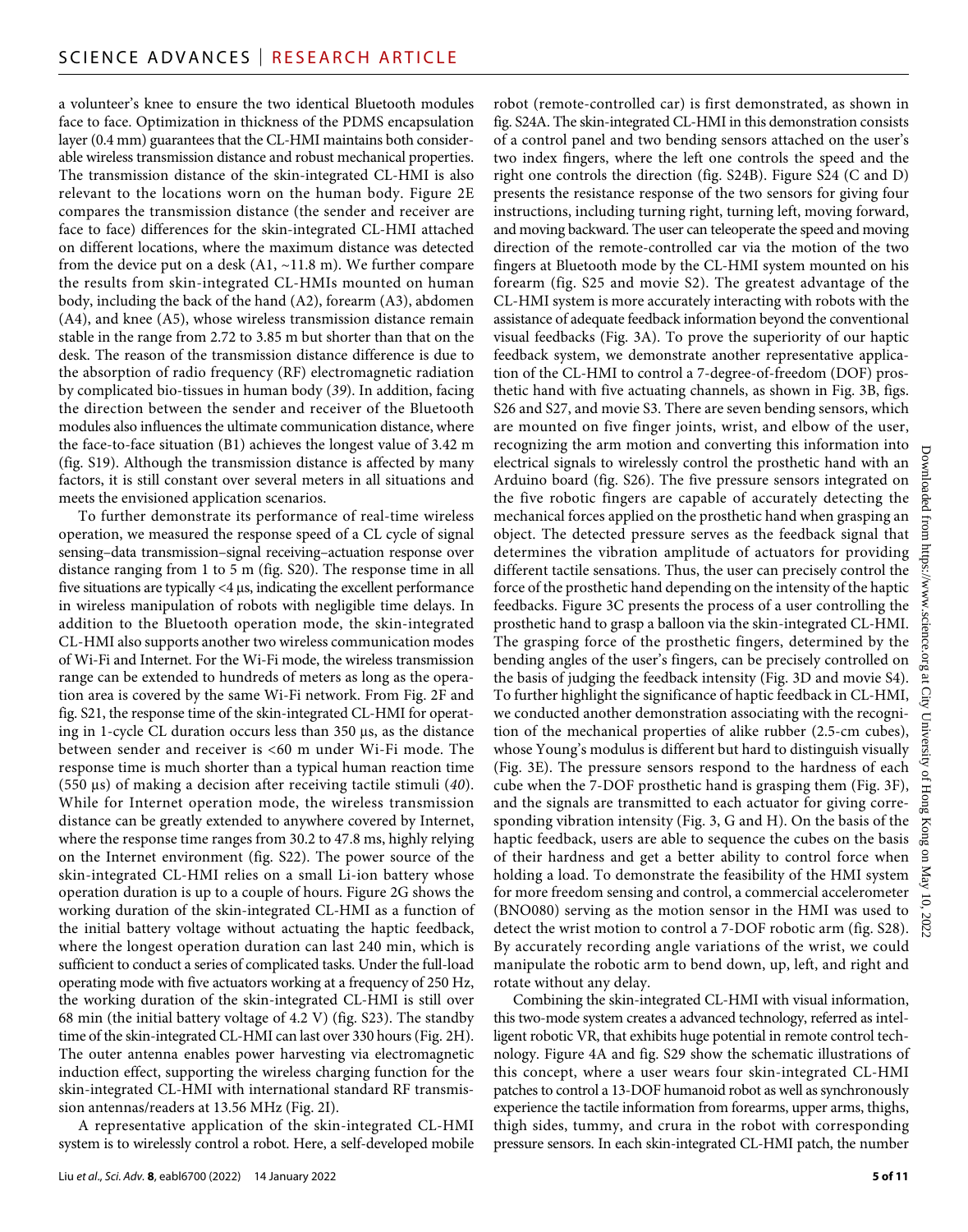

**Fig. 3. Demonstrations of the control and feedback function of CL-HMI in teleoperating robots.** (**A**) Schematic illustration of HMIs with traditional HMI and CL-HMI system. (**B**) Photos of a skin-integrated CL-HMI mounted on forearm for controlling a 7-DOF prosthetic hand and experiencing haptic feedbacks. (**C** and **D**) Demonstration of the prosthetic hand grasping a balloon with three distinguished forces and corresponding electrical signal of the bending sensors, pressure sensors, and actuators. (**E**) Five rubbery cubes with different Young's modulus, which have been colored by pigments for distinguishing (pink, brown, green, blue, and yellow). (**F**) Optical images of the CL-HMI mounted on human hand for controlling the 7-DOF prosthetic hand to grasp cubes; the inset image is the electrical response of bending sensors. (**G**) Pressure sensors on the prosthetic hand detect the applied pressure under the same grasping force. (**H**) Actuators provide adjustable vibration amplitude based on the pressure signals. Photo credit: Yiming Liu, Department of Biomedical Engineering, City University of Hong Kong.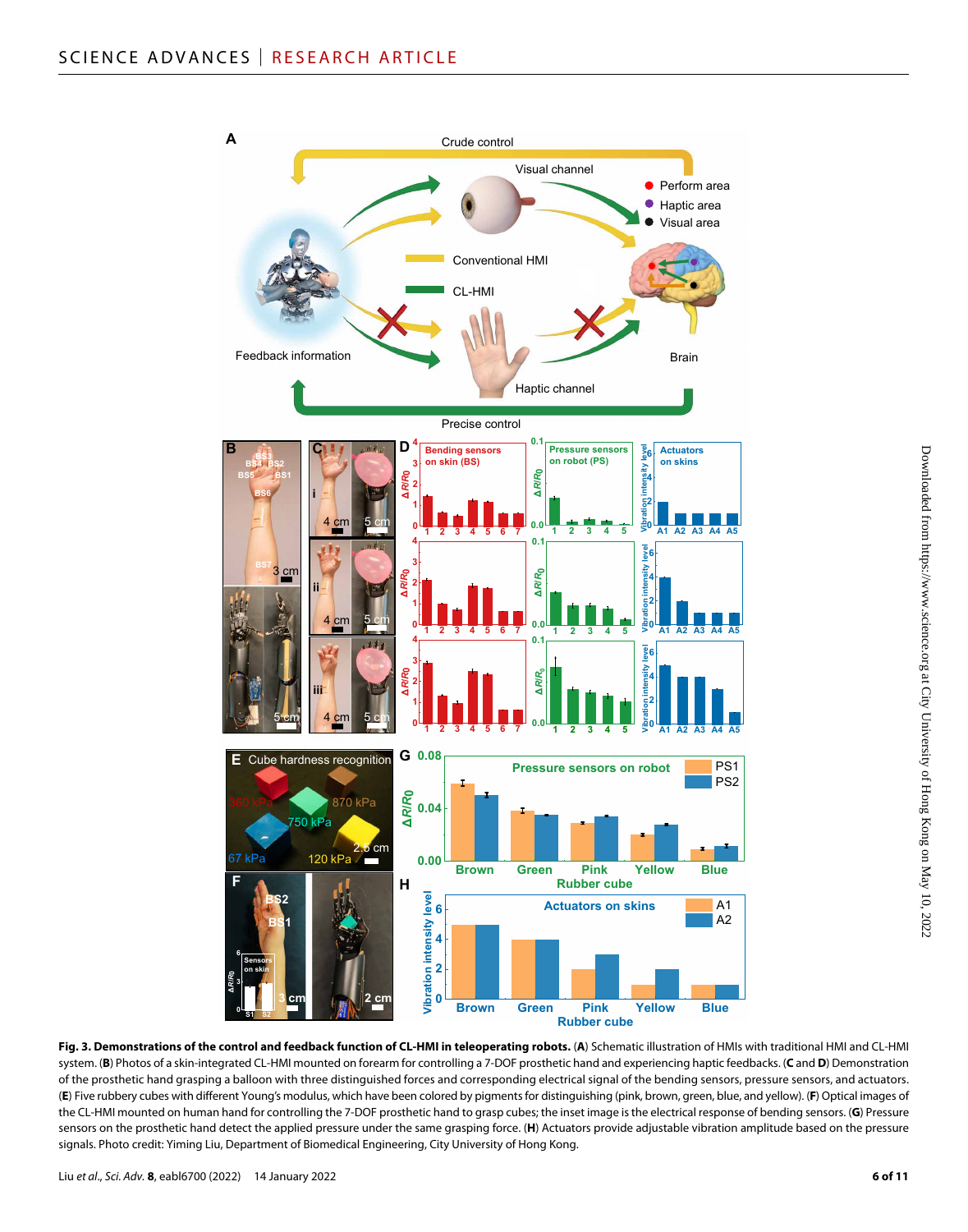

Fig. 4. Demonstrations of the CL-HMI in robotic VR applications. (A) A man wearing CL-HMI electronic skin wirelessly manipulates a robot through Internet with haptic and visual feedback. (**B**) Diagram of the command interface that supports the cooperation of four control panels, 13 bending sensors, and 13 actuators. (**C**) Photographs of the robotic VR in the example of saliva sample collection by nasopharyngeal swab. PSs, pressure sensors. (**D**) Demonstration of robotic VR in the real-time interaction between the user and a 13-DOF humanoid, doing complicated tasks including crouching, room cleaning, and patient care. Photo credit: Yiming Liu, Department of Biomedical Engineering, City University of Hong Kong.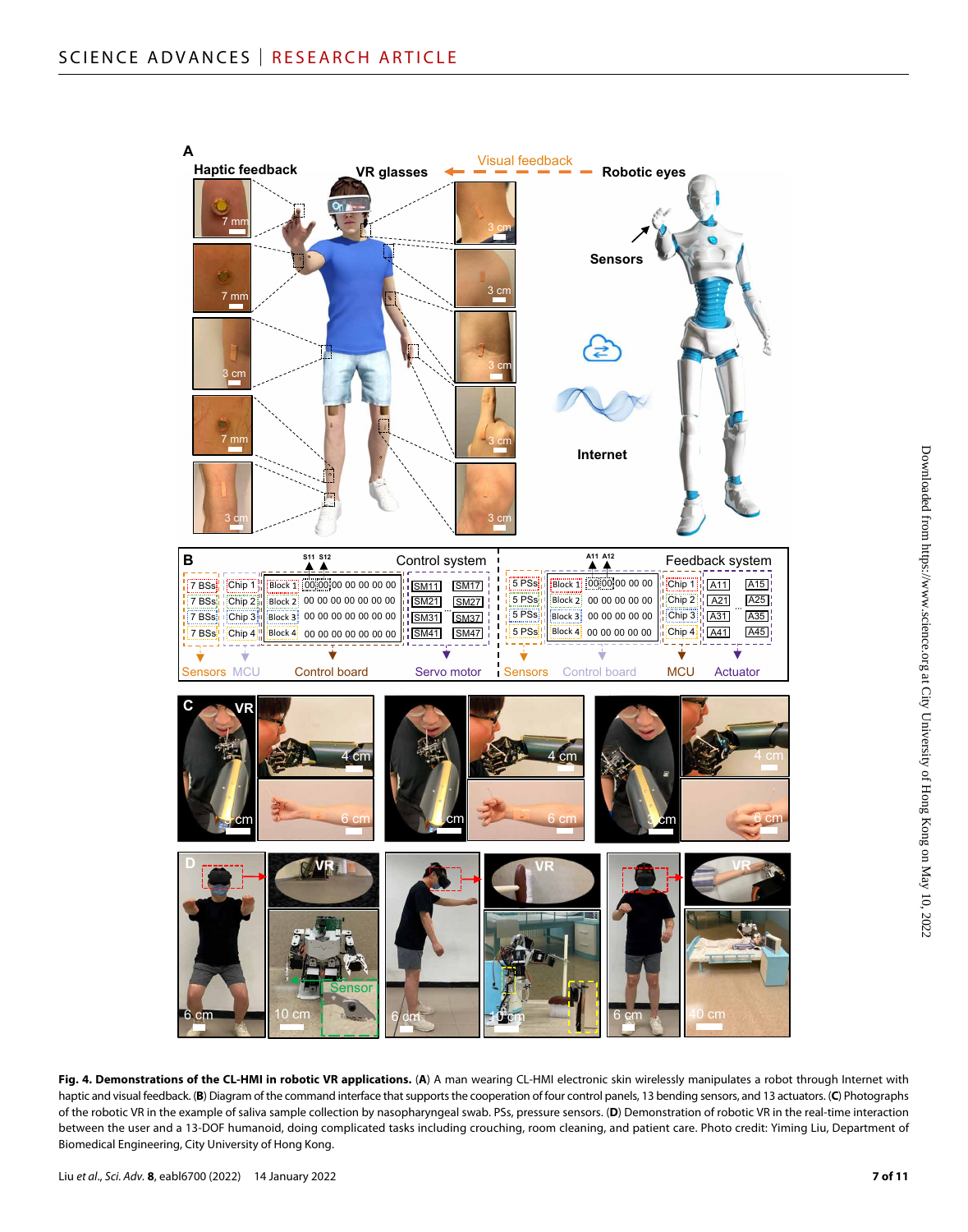of bending sensors and haptic actuators can be freely selected according to specific applications. The user wears a VR glass at the same time to synchronize the visual information obtained from the electronic eyes on the robot. Figure 4B shows the logic circuit design for the robotic VR system that includes both "control" and "feedback" modules. In the control system, resistance change of bending sensors is converted into voltage change by voltage divider circuits (Fig. 1C and fig. S30). Then, the voltage change is read by seven general GP I/O ports with 10-bit ADC on the microcontroller. Data from each 10-bit ( $2^{10}$  = 1024) ADC enable converting analog voltage inputs into digital outputs from "0" to "1023" as long as the input is no less than the maximum detectable voltage. Furthermore, the conversion from the digital outputs to a 2-byte number group enables rapid and efficient operation of the wireless system without time delay (fig. S31). A system having seven GP I/O ports with ADC forms a 14-byte message and sends it out via universal asynchronous receiver/transmitter to the Bluetooth module. The Bluetooth module converts the input data into Bluetooth formats automatically and then sends it to a paired Bluetooth module that is connected to a PC (sender). The sender converts and transmits the data to the targeted PC (receiver) (the PC that sends commands to the robots) by Internet. Next, the receiver analyzes the signal and sends instruction to the Arduino board for controlling the robot via Bluetooth (fig. S22 and movie S6). The feedback system follows the same operation logic and uses the same path to transmit 10-byte messages from five pressure sensors backward to control vibration frequency and amplitude of five actuators. Five different vibration frequency levels ranging from 20 to 250 Hz are set for reappearing different tactile patterns and pressure levels of the robots.

Coronavirus disease 2019 infected by SARS-CoV-2 has raised global panic for its highly contagious and pathogenic virus features (*41*). In this period, one of the most important applications of the robotic VR is assisting medical staff to conduct medical tasks that can both relieve the pressure of limited medical resources/manpower and decrease the risk of exposure to infectious environments of SARS-CoV-2. Figure 4C and movie S5 showcase a possibility of robotic VR in sample collection for SARS-CoV-2 detection. Here, a medical staff conducts nasopharyngeal swab for sample collection by teleoperating a 7-DOF robotic hand with the help of the realtime visual information and tactile feedbacks. In the example of Fig. 4D, a medical staff wears a VR glass and skin-integrated CL-HMI patches across different locations of the body. The user can remotely control an intelligent robot to conduct various complicated tasks, including squatting, walking, cleaning room, and nursing patients, via the robotic VR system in Wi-Fi mode (Fig. 4D, fig. S32, and movie S7).

The robotic VR system reported in this work exploits a newgeneration thin, soft CL-HMI that can directly integrate on skin as a platform for remotely controlling robots in a wireless operation mode. This type of skin-integrated CL-HMI is significantly distinguished in formats and functions over the previous wearable HMI. Extensive experiments and theoretical studies on materials, devices, and integration schemes in the system build a solid foundation for the robotic VR development. The above-introduced examples of high-DOF robots in robotic teleoperation, prosthetic control/feedback, and medical applications are representative of its broad potential applications in different areas, including medical robotics, industrial manufacturing, entertainment experiences, and surgical training.

# **METHODS**

# **Fabrication of piezoresistance-based bending and pressure sensor**

PDMS (purchased from Dow Corning Corporation) is used as the encapsulation layers for the soft sensors. As shown in fig. S3A, the self-developed bending sensor consists of two encapsulation layers (PDMS) and a functional sensing layer. The functional sensing layer (0.28 mm thick) with interdigital in-plane electrodes in a thin-film format was purchased from Spectra Symbol Corporation. The functional layer was cut into 30 mm–by–7 mm sheets, which defines the overall dimension of the skin-integrated sensor. Cu (diameter of  $125 \mu m$ ) wires bonds on electrode patches of the sensor by conducting resin (Shenzhen Ausbond Co. Ltd) and connects with the CL-HMI control panel. Then, skin tone–colored PDMS (cross-link: PDMS, 1:30; elastic modulus, 145 kPa) that encapsulated the sensing layer prevents delamination of the bonding patches and damages of the entire sensor during operation.

# **Fabrication ofthe haptic actuators**

For the haptic actuator, a disk-shaped permanent magnet (thickness of 0.5 mm, diameter of 5 mm, and weight 0.05 g) is attached to the cantilever area of a PET disk. The PET disk (thickness of 0.125 mm) was laser-cut into a circle with outer diameter of 7 mm and 60° semicircular slits in the center. A three-dimensional printed ultraviolet (UV)–curable resin ring (outer diameter of 7 mm, inner diameter of 5.7 mm, and thickness of 1.5 mm) was mounted onto the PET disk by UV cure glue (Shenzhen Tegu New Material Co. Ltd) and then solidified under UV light. Last, a Cu coil (outer diameter of 7 mm, inner diameter of 3 mm, thickness of 0.2 mm, and wire diameter of  $30 \mu m$ ) was placed onto the other side of the resin ring, which is fixed by the same UV cure glue and solidified under UV light.

# **Assembly ofthe epidermal control panel**

The fabrication started on a quartz glass, which was first cleaned by acetone, alcohol, and deionized (DI) water sequentially. Sodium stearate aqueous solution was spin-coated on the glass sheet, serving as a thin sacrificial layer, and then dried under 100°C for 5 min for later releasing steps. Then, a thin PDMS film at 600 rpm for 10s (0.4 mm) was spin-coated and baked at 110°C for 5 min for curing to form the stretchable substrate of the CL-HMI. Figure S33 shows the thickness of PDMS layers as a function of spinning speed, indicating the good controllability of the thickness. To ensure enough adhesion strength between the Cu circuit layer and the PDMS substrate, another ultrathin PDMS film was spread over the cured PDMS substrate before attaching PI-supported Cu film on it. After smoothly attaching the PI (12  $\mu$ m)–supported Cu (6  $\mu$ m) sheet on the PDMS substrate, all components are cured at 110°C for 5 min. Then, Cu sheet were patterned by photolithography process. Positive photoresist (PR; AZ 4620, AZ Electronic Materials) was spin-coated at 3000 rpm for 30 s, soft baked on a hot plate at 110°C for 5 min, then exposed to UV light for 45 s, and lastly developed for 1 min in the developer (AZ 400K). After etching and obtaining Cu patterns, the residual PR was removed by acetone and rinsed by DI water. The PI film not covered by Cu pattern was removed by reactive ion etching (Oxford Plasma-Therm 790 RIE System), thus yielding stretchable Cu circuits in the desired geometries. Low-temperature soldering paste (LF999, KELL YSHUN Technology Co. Ltd.) was used to bond and electrically connect all the components, including the Bluetooth (WH-BLE103), the microcontroller (ATmega328p-mu),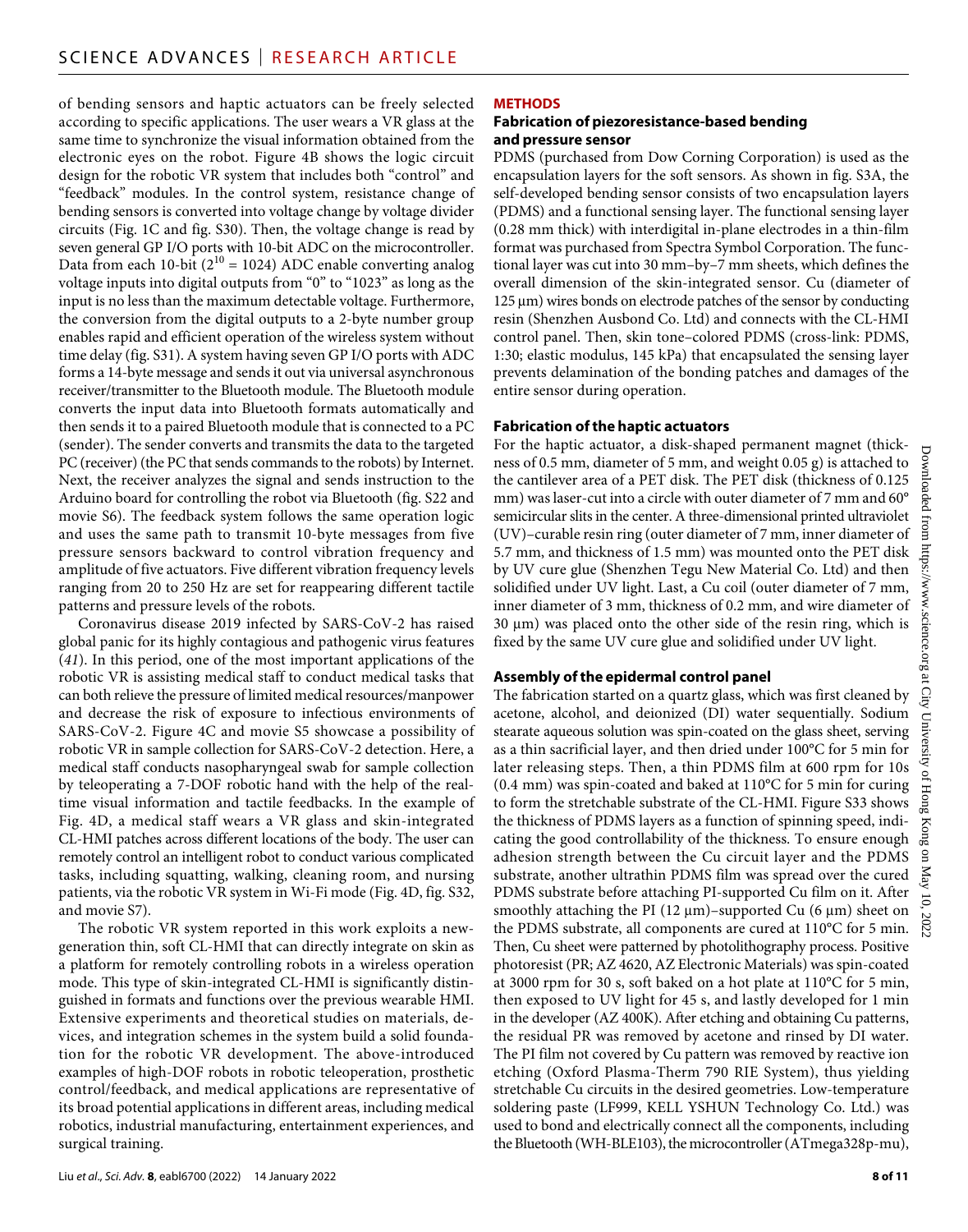bridge wires (resistance, ~0 ohms), microswitch (MSS-22D18G2), capacitors (14 to 22 pF), resistors (0.8 megohms), crystal oscillator (16 MHz), bending sensors, and haptic actuators, to corresponding contact pads on the Cu/PI substrate. After integration of all components, PDMS (cross-link: PDMS = 1:30, 145 kPa, 0.4 mm thick) were poured onto the device followed by curing at 110°C for 5 min. The total weight of an encapsulated CL-HMI system is 14.25 g with five actuators (0.13 g each), seven bending sensors (0.3 g per sensor), and a control panel (11.5 g). The skin-integrated CL-HMI can be worn on the skin for extended periods in various physical activities because of the high adhesion strength of PDMS, and the PDMS is biocompatible without causing any irritation (fig. S7). Adhesion of the control panel could be well maintained by cleaning the contaminant on the encapsulation layers using scotch tapes, which allows repeated utilizations.

## **CL-HMI system operation**

For 7-DOF prosthetic arm, the voltage outputs of seven bending sensors will be acquired by seven GP I/O on a programmable MCU (ATMEGA328P-MU, Microchip Technology Inc.) with ADC function. Ten-bit ADC can convert the voltage signal from bending sensor into a number ranging from 0 to 1023 and then further translate them into a 2-byte value by the MCU to avoid information loss. The data are sent to the paired receiver (Arduino Mega 2560, Arduino) mounted on prosthetic arm through a Bluetooth module (WH-BLE103, Jinan USR IOT Technology Limited). The receiver system translates the 2-byte data into PWM signal, which are used to control the corresponding sensors on the prosthetic arm. The operation of the receiver system, with five pressure sensors attached to the prosthetic hand's fingertips, follows a similar method to the CL-HMI. Electrical signals of five pressure sensors are converted into 2-byte data and then sent to the CL-HMI for haptic feedback. Higher pressure detected by pressure sensors results in a higher PWM current frequency output to the corresponding actuators, inducing a stronger vibration. For controlling the telecar, the CL-HMI consists of two bending sensors (one for speed control and the other for direction control) and a control panel for data collection, analysis, and wireless communication with paired telecar. The operation mode of the CL-HMI is similar to that of prosthetic hand teleoperation. In the teleoperation of prosthetic hand by Internet, resistance variations of the bending sensors are captured by the control panel and wirelessly transmit to the PC sender via Bluetooth. Program running on senders sets up User Datagram Protocol (UDP) communication with PC receivers, which is used to communicate with the prosthetic hand. As the data are received, senders automatically send all received data to the receiver using UDP. The receiver is connected with a router with a public IP address through WLAN. Network address translation is set in the router to specify a unique port in the public IP address for the receiver, allowing it to directly receive data from the Internet using UDP. The data received by the receiver will be further sent to the prosthetic hand through Bluetooth and then translated to motor rotation angle by MCU to do the corresponding motions. The feedback data will return to the sender using the same method for realizing the vibratory feedback generated by actuators. In the 13-DOF humanoid robot teleoperation demonstration, the CL-HMI system consists of four control panels mounted on four positions of the human body, 13 bending sensors, and 13 actuators. To avoid signal cross-talk in the receiver system and decrease response time of the whole system,

Liu *et al*., *Sci. Adv.* **8**, eabl6700 (2022) 14 January 2022

each control panel of the CL-HMI system is paired to unique Bluetooth module in the receiver system. As a result, there are four independently operated Bluetooth modules in the receiver system of the 13-DOF robot.

#### **Characterization**

The resistance data in Figs. 2 (A and B) and 3 (D and G) and figs. S14 to S16, S24, and S25 were collected by a data acquisition/multimeter system (DAQ6510, Keithley). A Keyence VW-6000 high-speed video camera was used to measure the vibration amplitude of the actuator, as shown in fig. S18. The voltage data in Fig. 2I were measured by a PL3516/P 16/35 with a constant sampling frequency of 1000 Hz. The wireless charging was supplied through a power amplifier (power, 41 W; Electronics & Innovation 2100L Linear Power Amplifier) connected to an AC waveform generator (frequency, 13.56 MHz; 3390 50MHz Arbitrary Waveform Generator, Keithley). The external pressure load was generated by an oscillator (Vibration Generator, Ocean Technology Co. Ltd). The bending load was applied through a linear motor (LinMot PS01-23x160-R) with controlled frequencies and bending angles.

# **Mechanical simulation**

The FEA commercial software ABAQUS (Analysis User's Manual 2016) was used to optimize the design of interconnects and the layouts of functional components and to study the corresponding mechanical characteristics. The objective was to decrease the strain level in copper interconnects under different typical loads, including stretching, bending, and twisting. The PDMS was modeled by hexahedron elements (C3D8R), while the thin copper  $(6 \mu m)$  thick) and PI  $(12 \mu m)$  thick) layers were modeled by shell elements (S4R). The minimal element size was one-fourth of the width of the interconnects ( $200 \,\mu m$ ), which ensured the convergence and the accuracy of the simulation results. The elastic modulus (E) and Poisson's ratio (v) used in the analysis were  $E_{Cu}$  = 119 GPa and  $v_{Cu}$  = 0.34 for copper;  $E_{PI}$  = 0.8 MPa and  $v_{PI}$  = 0.5 for PI; and  $E_{PDMS}$  = 145 kPa and  $v_{PDMS}$  = 0.5 for PDMS.

# **Electromagnetic simulation**

Finite element method was used in the electromagnetic simulations to determine the inductance, *Q* factor, and the scattering parameters S11 of the energy harvesting antenna in undeformed and deformed states. The simulations were performed using the commercial software Ansys HFSS (Ansys HFSS 13 User's Guide), where the lumped port was used to obtain the scattering parameters S11 and port impendence *Z*. An adaptive mesh (tetrahedron elements) together with a spherical surface (800 mm in radius) as the radiation boundary was adopted to ensure computational accuracy. The inductance (*L*) and *Q* factor (*Q*) (shown in figs. S11 and S12) were obtained from  $L = \text{Im}{Z}/(2\pi f)$  and  $Q = |\text{Im}{Z}/\text{Re}{Z}|$ , where Re{*Z*} and Im{*Z*} represent the real and imaginary part of the *Z*, respectively, and *f* represents the frequency. For 20% stretching of the energy harvesting antenna, the changes of the inductance, *Q* factor, and resonant frequency are less than 5% (see figs. S11 to S13). For bending radius  $R = -2$  cm, the inductance, *Q* factor, and resonant frequencies are approximately unchanged (see figs. S11 to S13).

## **SUPPLEMENTARY MATERIALS**

Supplementary material for this article is available at [https://science.org/doi/10.1126/](https://science.org/doi/10.1126/sciadv.abl6700) [sciadv.abl6700](https://science.org/doi/10.1126/sciadv.abl6700)

[View/request a protocol for this paper from](https://en.bio-protocol.org/cjrap.aspx?eid=10.1126/sciadv.abl6700) *Bio-protocol*.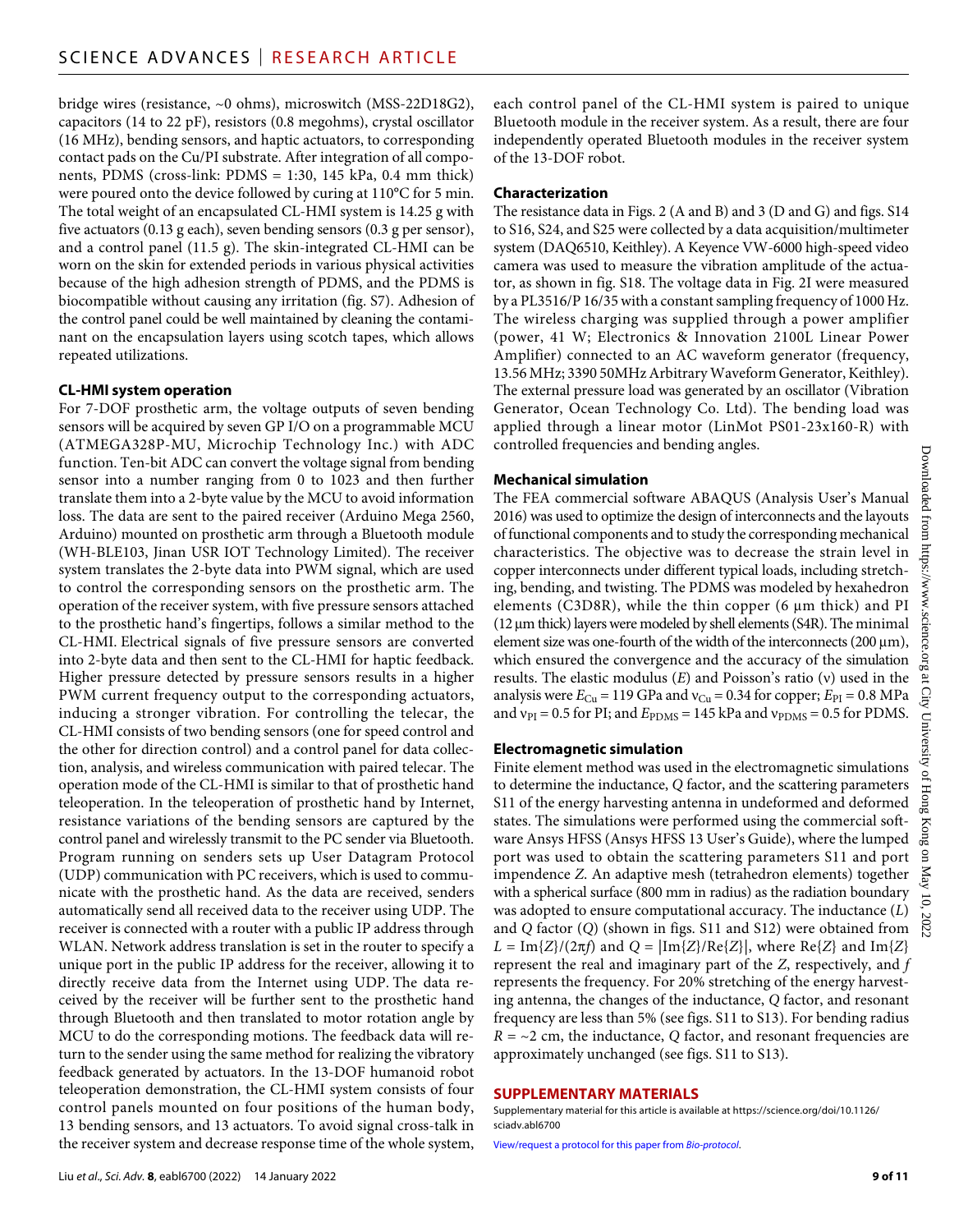#### **REFERENCES AND NOTES**

- 1. M. Zhu, Z. Sun, Z. Zhang, Q. Shi, T. He, H. Liu, T. Chen, C. Lee, Haptic-feedback smart glove as a creative human-machine interface (HMI) for virtual/augmented reality applications. *Sci. Adv.* **6**, eaaz8693 (2020).
- 2. B. Dong, Y. Yang, Q. Shi, S. Xu, Z. Sun, S. Zhu, Z. Zhang, D.-L. Kwong, G. Zhou, K.-W. Ang, C. Lee, Wearable triboelectric–human–machine interface (THMI) using robust nanophotonic readout. *ACS Nano* **14**, 8915–8930 (2020).
- 3. W. Guo, X. Sheng, H. Liu, X. Zhu, Toward an enhanced human–machine interface for upper-limb prosthesis control with combined EMG and NIRS signals. *IEEE Trans. Hum. Mach. Syst.* **47**, 564–575 (2017).
- 4. K. Sim, Z. Rao, Z. Zou, F. Ershad, J. Lei, A. Thukral, J. Chen, Q.-A. Huang, J. Xiao, C. Yu, Metal oxide semiconductor nanomembrane–based soft unnoticeable multifunctional electronics for wearable human-machine interfaces. *Sci. Adv.* **5**, eaav9653 (2019).
- 5. T. Jin, Z. Sun, L. Li, Q. Zhang, M. Zhu, Z. Zhang, G. Yuan, T. Chen, Y. Tian, X. Hou, C. Lee, Triboelectric nanogenerator sensors forsoft robotics aiming at digital twin applications. *Nat. Commun.* **11**, 5381 (2020).
- 6. Y. Shi, F. Wang, J. Tian, S. Li, E. Fu, J. Nie, R. Lei, Y. Ding, X. Chen, Z. L. Wang, Self-powered electro-tactile system for virtual tactile experiences. *Sci. Adv.* **7**, eabe2943 (2021).
- 7. S. Mintchev, M. Salerno, A. Cherpillod, S. Scaduto, J. Paik, A portable three-degrees-offreedom force feedback origami robot for human–robot interactions. *Nat. Mach. Intell.* **1**, 584–593 (2019).
- 8. C. Lim, Y. J. Hong, J. Jung, Y. Shin, S.-H. Sunwoo, S. Baik, O. K. Park, S. H. Choi, T. Hyeon, J. H. Kim, S. Lee, D.-H. Kim, Tissue-like skin-device interface for wearable bioelectronics by using ultrasoft, mass-permeable, and low-impedance hydrogels. *Sci. Adv.* **7**, eabd3716 (2021).
- 9. S. Hong, Y. Gu, J. K. Seo, J. Wang, P. Liu, Y. S. Meng, S. Xu, R. Chen, Wearable thermoelectrics for personalized thermoregulation. *Sci. Adv.* **5**, eaaw0536 (2019).
- 10. A. Moin, A. Zhou, A. Rahimi, A. Menon, S. Benatti, G. Alexandrov, S. Tamakloe, J. Ting, N. Yamamoto, Y. Khan, F. Burghardt, L. Benini, A. C. Arias, J. M. Rabaey, A wearable biosensing system with in-sensor adaptive machine learning for hand gesture recognition. *Nat. Electronics* **4**, 54–63 (2021).
- 11. Y.-T. Kwon, Y.-S. Kim, S. Kwon, M. Mahmood, H.-R. Lim, S.-W. Park, S.-O. Kang, J.-J. Choi, R. Herbert, Y.-C. Jang, Y.-H. Choa, W.-H. Yeo, All-printed nanomembrane wireless bioelectronics using a biocompatible solderable graphene for multimodal human-machine interfaces. *Nat. Commun.* **11**, 3450 (2020).
- 12. M. Mahmood, D. Mzurikwao, Y.-S. Kim, Y. Lee, S. Mishra, R. Herbert, A. Duarte, C. S. Ang, W.-H. Yeo, Fully portable and wireless universal brain–machine interfaces enabled by flexible scalp electronics and deep learning algorithm. *Nat. Mach. Intell.* **1**, 412–422 (2019).
- 13. R. Zhang, S. He, X. Yang, X. Wang, K. Li, Q. Huang, Z. Yu, X. Zhang, D. Tang, Y. Li, An EOG-based human–machine interface to control a smart home environment for patients with severe spinal cord injuries. *IEEE Trans. Biomed. Eng.* **66**, 89–100 (2019).
- 14. J.-W. Jeong, W.-H. Yeo, A. Akhtar, J. J.-S. Norton, Y.-J. Kwack, S. Li, S.-Y. Jung, Y. Su, W. Lee, J. Xia, H. Cheng, Y. Huang, W.-S. Choi, T. Bretl, J. A. Rogers, Materials and optimized designs for human-machine interfaces via epidermal electronics. *Adv. Mater.* **25**, 6839–6846 (2013).
- 15. L. Tian, B. Zimmerman, A. Akhtar, K. J. Yu, M. Moore, J. Wu, R. J. Larsen, J. W. Lee, J. Li, Y. Liu, B. Metzger, S. Qu, X. Guo, K. E. Mathewson, J. A. Fan, J. Cornman, M. Fatina, Z. Xie, Y. Ma, J. Zhang, Y. Zhang, F. Dolcos, M. Fabiani, G. Gratton, T. Bretl, L. J. Hargrove, P. V. Braun, Y. Huang, J. A. Rogers, Large-area MRI-compatible epidermal electronic interfaces for prosthetic control and cognitive monitoring. *Nat. Biomed. Eng.* **3**, 194–205 (2019).
- 16. Z. Zhou, K. Chen, X. Li, S. Zhang, Y. Wu, Y. Zhou, K. Meng, C. Sun, Q. He, W. Fan, E. Fan, Z. Lin, X. Tan, W. Deng, J. Yang, J. Chen, Sign-to-speech translation using machine-learningassisted stretchable sensor arrays. *Nat. Electronics* **3**, 571–578 (2020).
- 17. Y. Liu, H. Zheng, L. Zhao, S. Liu, K. Yao, D. Li, C. Yiu, S. Gao, R. Avila, P. Chirarattananon, L. Chang, Z. Wang, X. Huang, Z. Xie, Z. Yang, X. Yu, Electronic skin from high-throughput fabrication of intrinsically stretchable lead zirconate titanate elastomer. *Research* **2020**, 1–11 (2020).
- 18. X. Pu, H. Guo, Q. Tang, J. Chen, L. Feng, G. Liu, X. Wang, Y. Xi, C. Hu, Z. L. Wang, Rotation sensing and gesture control of a robot joint via triboelectric quantization sensor. *Nano Energy* **54**, 453–460 (2018).
- 19. C. Yang, M. Guo, D. Gao, W. He, J. Feng, A. Zhang, Z. Fan, D. Chen, M. Zeng, S. Wu, J. Gao, C. F. Guo, G. Zhou, X. Lu, J. Liu, A flexible strain sensor of Ba (Ti, Nb) O3/mica with a broad working temperature range. *Adv. Mater. Technol.* **4**, 1900578 (2019).
- 20. X. Yu, Z. Xie, Y. Yu, J. Lee, A. Vazquez-Guardado, H. Luan, J. Ruban, X. Ning, A. Akhtar, D. Li, B. Ji, Y. Liu, R. Sun, J. Cao, Q. Huo, Y. Zhong, C.-M. Lee, S.-Y. Kim, P. Gutruf, C. Zhang, Y. Xue, Q. Guo, A. Chempakasseril, P. Tian, W. Lu, J.-Y. Jeong, Y.-J. Yu, J. Cornman, C.-S. Tan, B.-H. Kim, K.-H. Lee, X. Feng, Y. Huang, J. A. Rogers, Skinintegrated wireless haptic interfaces for virtual and augmented reality. *Nature* **575**, 473–479 (2019).
- Liu *et al*., *Sci. Adv.* **8**, eabl6700 (2022) 14 January 2022
- 21. M. Lin, N.-G. Gutierrez, S. Xu, Soft sensors form a network. *Nat. Electronics* **2**, 327–328 (2019).
- 22. Y. Yu, J. Nassar, C. Xu, J. Min, Y. Yang, A. Dai, R. Doshi, A. Huang, Y. Song, R. Gehlhar, A. D. Ames, W. Gao, Biofuel-powered soft electronic skin with multiplexed and wireless sensing for human-machine interfaces. *Sci. Robot.* **5**, eaaz7946 (2020).
- 23. S.Jung, J. H. Kim, J. Kim, S. Choi, J. Lee, I. Park, T. Hyeon, D.-H. Kim, Reverse-micelle-induced porous pressure-sensitive rubber for wearable human–machine interfaces. *Adv. Mater.* **26**, 4825–4830 (2014).
- 24. Y. Song, J. Min, Y. Yu, H. Wang, Y. Yang, H. Zhang, W. Gao, Wireless battery-free wearable sweat sensor powered by human motion. *Sci. Adv.* **6**, eaay9842 (2020).
- 25. Y. Wang, H. Wu, L. Xu, H. Zhang, Y. Yang, Z. L. Wang, Hierarchically patterned self-powered sensors for multifunctional tactile sensing. *Sci. Adv.* **6**, eabb9083 (2020).
- 26. H.-J. Kim, K. Sim, A. Thukral, C. Yu, Rubbery electronics and sensors from intrinsically stretchable elastomeric composites ofsemiconductors and conductors. *Sci. Adv.* **3**, e1701114 (2017).
- 27. C. Choi, J. Leem, M. S. Kim, A. Taqieddin, C. Cho, K. W. Cho, G. J. Lee, H. Seung, H. J. Bae, Y. M. Song, T. Hyeon, N. R. Aluru, S.-W. Nam, D.-H. Kim, Curved neuromorphic image sensor array using a MoS2-organic heterostructure inspired by the human visual recognition system. *Nat. Commun.* **11**, 5934 (2020).
- 28. E. Hortal, E. Iáñez, A. Úbeda, C. Perez-Vidal, J. M. Azorín, Combining a brain–machine interface and an electrooculography interface to perform pick and place tasks with a robotic arm. *Robot. Auton. Syst.* **72**, 181–188 (2015).
- 29. Y. Wu, I. Karakurt, L. Beker, Y. Kubota, R. Xu, K. Y. Ho, S. Zhao, J. Zhong, M. Zhang, X. Wang, L. Lin, Piezoresistive stretchable strain sensors with human machine interface demonstrations. *Sensors Actuators A Phys.* **279**, 46–52 (2018).
- 30. Z. Wang, J. An, J. Nie, J. Luo, J. Shao, T. Jiang, B. Chen, W. Tang, Z. L. Wang, A self-powered angle sensor at nanoradian-resolution for robotic arms and personalized medicare. *Adv. Mater.* **32**, 2001466 (2020).
- 31. C. Yiu, T. H. Wong, Y. Liu, K. Yao, L. Zhao, D. Li, Z. Hai, H. Zheng, Z. Wang, X. Yu, Skin-like strain sensors enabled by elastomer composites for human–machine interfaces. *Coatings* **10**, 711 (2020).
- 32. P.-K. Yang, S.-A. Chou, C.-H. Hsu, R. J. Mathew, K.-H. Chiang, J.-Y. Yang, Y.-T. Chen, Tin disulfide piezoelectric nanogenerators for biomechanical energy harvesting and intelligent human-robot interface applications. *Nano Energy* **75**, 104879 (2020).
- 33. W. Dong, L. Yang, G. Fortino, Stretchable human machine interface based on smart glove embedded with PDMS-CB strain sensors. *IEEE Sensors J.* **20**, 8073–8081 (2020).
- 34. F. Wen, Z. Sun, T. He, Q. Shi, M. Zhu, Z. Zhang, L. Li, T. Zhang, C. Lee, Machine learning glove using self-powered conductive superhydrophobic triboelectric textile for gesture recognition in VR/AR applications. *Adv. Sci.* **7**, 2000261 (2020).
- 35. Z. Huang, Y. Hao, Y. Li, H. Hu, C. Wang, A. Nomoto, T. Pan, Y. Gu, Y. Chen, T. Zhang, W. Li, Y. Lei, N.-H. Kim, C. Wang, L. Zhang, J. W. Ward, A. Maralani, X. Li, M. F. Durstock, A. Pisano, Y. Lin, S. Xu, Three-dimensional integrated stretchable electronics. *Nat. Electronics* **1**, 473–480 (2018).
- 36. S. Mishra, J. J.-S. Norton, Y. Lee, D. S. Lee, N. Agee, Y. Chen, Y. Chun, W.-H. Yeo, Soft, conformal bioelectronics for a wireless human-wheelchair interface. *Biosens. Bioelectron.* **91**, 796–803 (2017).
- 37. W. Zhou, S. Yao, H. Wang, Q. du, Y. Ma, Y. Zhu, Gas-permeable, ultrathin, stretchable epidermal electronics with porous electrodes. *ACS Nano* **14**, 5798–5805 (2020).
- 38. L. Penco *et al.*, in *2018 IEEE-RAS 18th International Conference on Humanoid Robots (Humanoids)* (IEEE, 2018), pp. 425–432.
- 39. X. Qing, Z. N. Chen, T. S. P. See, C. K. Goh, T. M. Chiam, in *Proceedings of the 2010 IEEE Antennas and Propagation Society International Symposium* (IEEE, 2010), pp. 1–4.
- 40. D. L. Woods, J. M. Wyma, E. W. Yund, T. J. Herron, B. Reed, Corrigendum: Age-related slowing of response selection and production in a visual choice reaction time task. *Front. Hum. Neurosci.* **9**, 193 (2015).
- 41. X. Ding, D. Clifton, N. Ji, N. H. Lovell, P. Bonato, W. Chen, X. Yu, Z. Xue, T. Xiang, X. Long, K. Xu, X. Jiang, Q. Wang, B. Yin, G. Feng, Y.-T. Zhang, Wearable sensing and telehealth technology with potential applications in the coronavirus pandemic. *IEEE Rev. Biomed. Eng.* **14**, 48–70 (2021).

#### **Acknowledgments**

**Funding:** This work was supported by City University of Hong Kong (grant nos. 9667199, 9667221, and 9680322), Research Grants Council of the Hong Kong Special Administrative Region (grant nos. 21210820 and 11213721), Shenzhen Science and Technology Innovation Commission (grant no. JCYJ20200109110201713). Z.X. acknowledges the support from the National Natural Science Foundation of China (grant no. 12072057), LiaoNing Revitalization Talents Program (grant no. XLYC2007196), Dalian Outstanding Young Talents in Science and Technology (2021RJ06), and Fundamental Research Funds for the Central Universities (grant no. DUT20RC(3)032). This work is also sponsored by the Sichuan Province Key Laboratory of Display Science and Technology and Qiantang Science Technology Innovation Center. **Author contributions:** Y.L., Z.X.,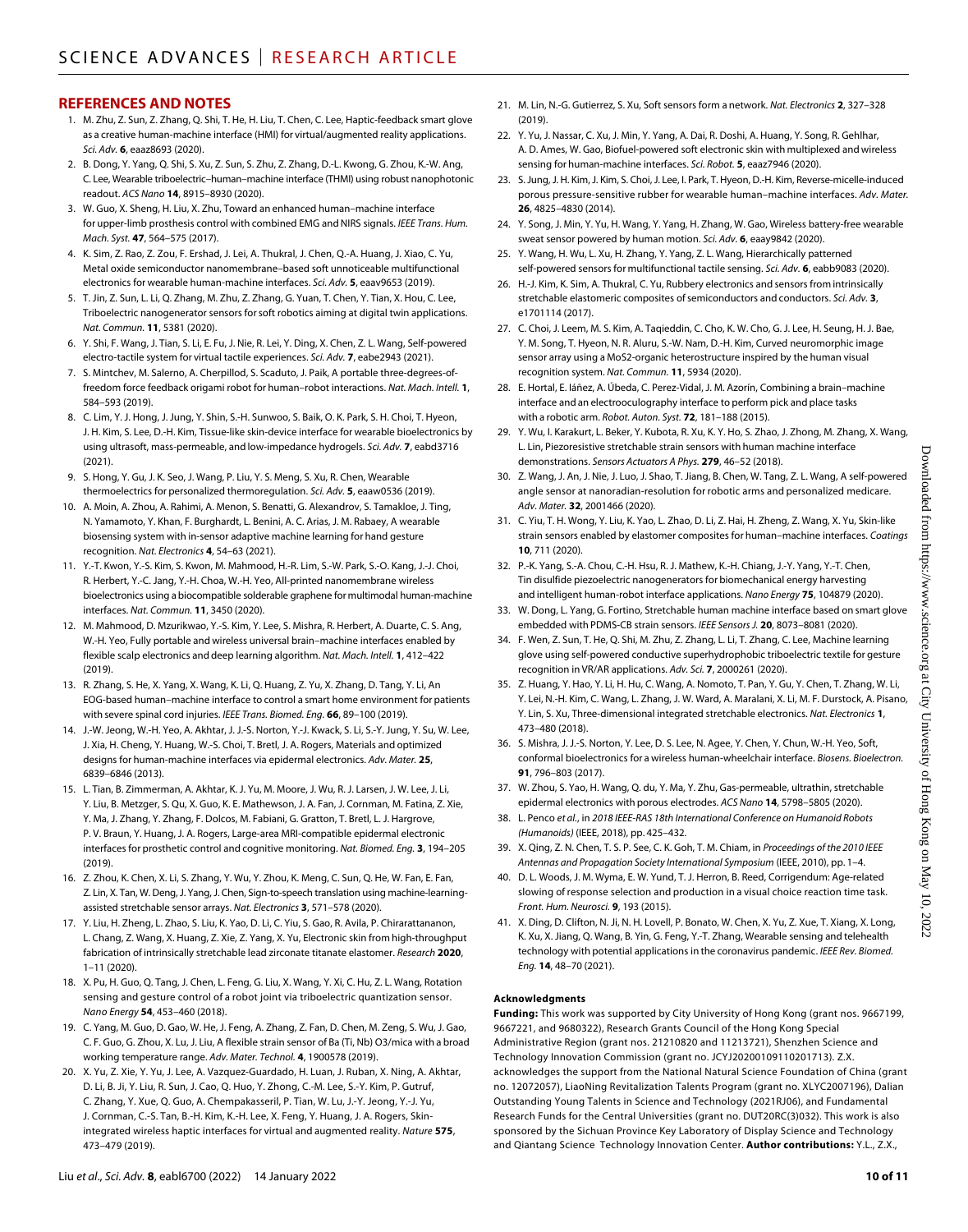and X.Y. conceived the ideas and designed the experiments. Y.L., Z.X., X.Y., J.Y., and X.F. wrote the manuscript. Y.L., Y.H., C.Y., K.Y., T.W., D.L., L.Z., M.W., S.K.N., J.Z., X.H., and J.H. performed experiments and analyzed the experimental data. Z.X., Z.S., and X.G. performed structural designs and mechanical and electromagnetic modeling. **Competing interests:** X.Y., Y.L., and C.Y. are inventors on a provisional patent application related to this work filed by the City University of Hong Kong (no. 63134667, filed 7 January 2021). The authors declare that they have no other competing interests. **Data** 

**and materials availability:** All data needed to evaluate the conclusions in the paper are present in the paper and/or the Supplementary Materials.

Submitted 28 July 2021 Accepted 22 November 2021 Published 14 January 2022 10.1126/sciadv.abl6700